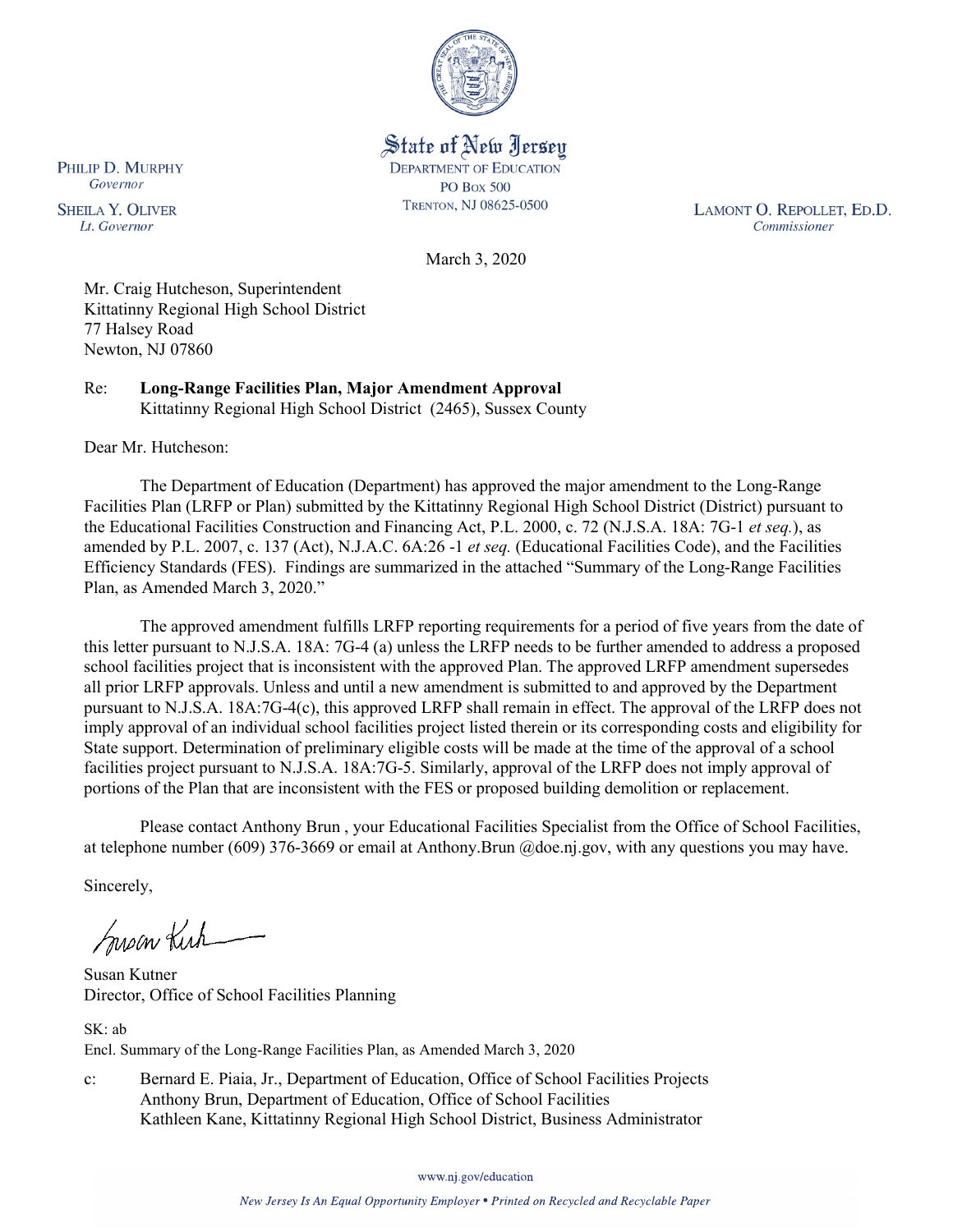# **Kittatinny Regional High School District (2465) Summary of the Long-Range Facilities Plan, as Amended March 3, 2020**

The Department of Education (Department) has completed its review of the major amendment to the Long-Range Facilities Plan (LRFP or Plan) submitted by the Kittatinny Regional High School District (District) pursuant to the Educational Facilities Construction and Financing Act, P.L. 2000, c. 72 (N.J.S.A. 18A: 7G-1 *et seq.*), as amended by P.L. 2007, c. 137 (Act), N.J.A.C. 6A:26-1 et seq. (Educational Facilities Code), and the Facilities Efficiency Standards (FES).

The following provides a summary of the District's approved amended LRFP. The summary is based on the standards set forth in the Act, the Educational Facilities Code, the FES, District-reported information in the Department's LRFP reporting system, and supporting documentation. The referenced reports in *italic* text are standard reports available on the Department's LRFP website.

### **1. Inventory Overview**

The District is classified as a Regular Operating District (ROD) for funding purposes. It provides services for students in grades 7-12.

The District identified existing and proposed schools, sites, buildings, rooms, and site amenities in its LRFP. Table 1 lists the number of existing and proposed district schools, sites, and buildings. Detailed information can be found in the *School Asset Inventory Report* and the *Site Asset Inventory Report.*

**As directed by the Department, school facilities projects that have received initial approval by the Department and have been approved by the voters, if applicable, are represented as "existing" in the LRFP.** Approved projects that include new construction and/or the reconfiguration/reassignment of existing program space are as follows: n/a.

#### **Table 1: Number of Schools, School Buildings, and Sites**

|                                              | <b>Existing</b> | <b>Proposed</b> |
|----------------------------------------------|-----------------|-----------------|
| Number of Schools (assigned DOE school code) |                 |                 |
| Number of School Buildings <sup>1</sup>      |                 |                 |
| Number of Non-School Buildings <sup>2</sup>  |                 |                 |
| Number of Vacant Buildings                   |                 |                 |
| Number of Sites                              |                 |                 |

*1 Includes district-owned buildings and long-term leases serving students in district-operated programs 2 Includes occupied district-owned buildings not associated with a school, such as administrative or utility buildings*

Based on the existing facilities inventory submitted by the District:

- Schools using leased buildings (short or long-term):  $n/a$
- Schools using temporary classroom units (TCUs), excluding TCUs supporting construction: n/a
- Vacant/unassigned school buildings:  $n/a$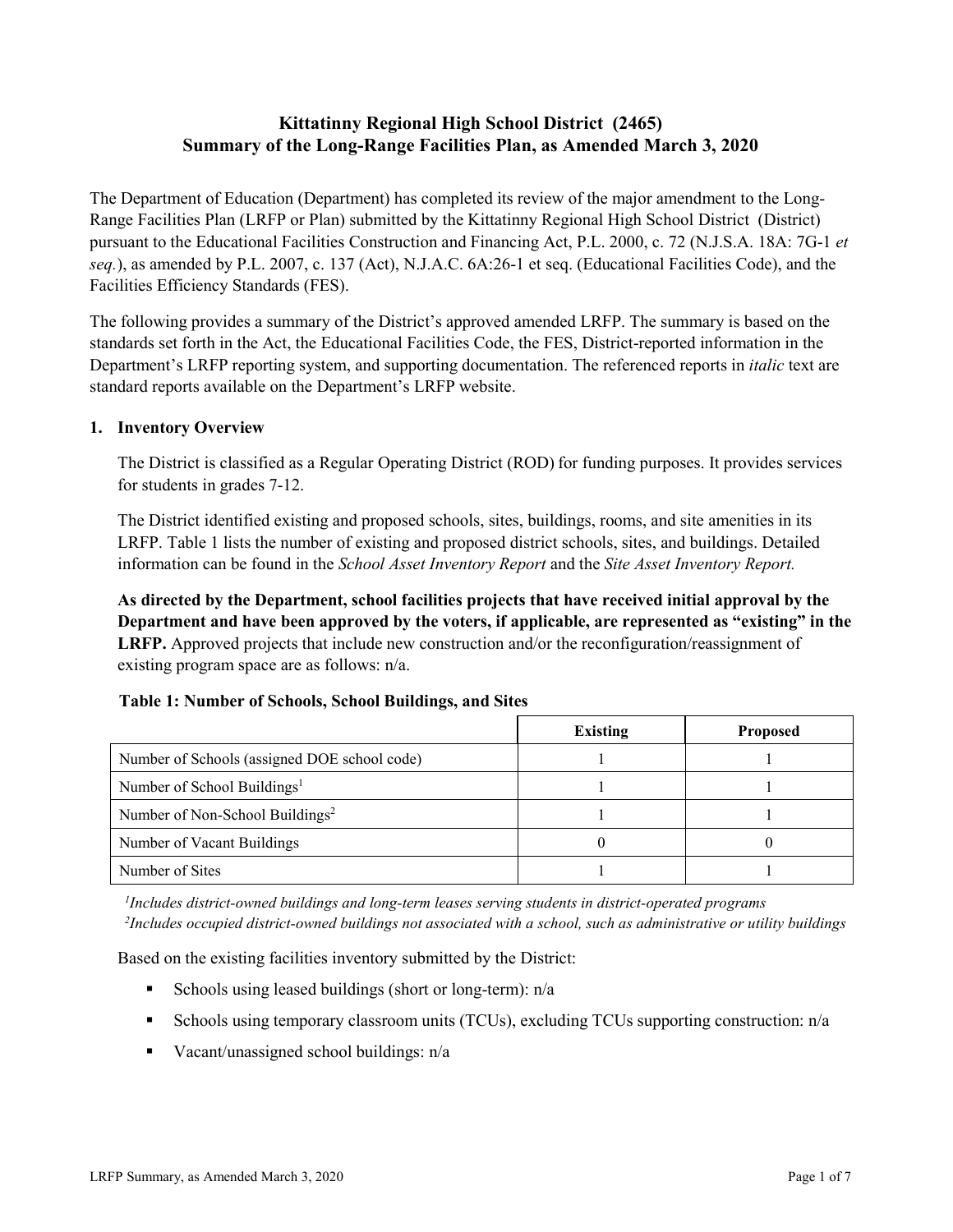**FINDINGS** The Department has determined that the proposed inventory is adequate for approval of the District's LRFP amendment. However, the LRFP determination does not imply approval of an individual school facilities project listed within the LRFP; the District must submit individual project applications for project approval.

# **2. District Enrollments**

The District determined the number of students, or "proposed enrollments," to be accommodated for LRFP planning purposes on a district-wide basis and in each school.

The Department minimally requires the submission of a standard cohort-survival projection using historic enrollment data from the Application for School State Aid (ASSA) or NJ Smart. The cohort-survival method projection method forecasts future students based upon the survival of the existing student population as it moves from grade to grade. A survival ratio of less than 1.00 indicates a loss of students, while a survival ratio of more than 1.00 indicates the class size is increasing. For example, if a survival ratio tracking first to second grade is computed to be 1.05, the grade size is increasing by 5% from one year to the next. The cohort-survival projection methodology works well for communities with stable demographic conditions. Atypical events impacting housing or enrollments, such as an economic downturn that halts new housing construction or the opening of a charter or private school, typically makes a cohort-survival projection less reliable.

#### **Proposed enrollments are based on a standard cohort-survival enrollment projection.**

Adequate supporting documentation was submitted to the Department to justify the proposed enrollments. Table 2 provides a comparison of existing and projected enrollments. All totals include special education students.

| <b>Grades</b>                | <b>Existing Enrollments</b><br>2018-19 School Year | <b>District Proposed Enrollments</b><br>2023-24 School Year |
|------------------------------|----------------------------------------------------|-------------------------------------------------------------|
| PK (excl. private providers) |                                                    |                                                             |
| Grades K-5                   |                                                    |                                                             |
| Grades 6-8                   | 304                                                | 241                                                         |
| Grades 9-12                  | 637                                                | 494                                                         |
| <b>Totals</b>                | 941                                                | 735                                                         |

#### **Table 2: Enrollments**

**FINDINGS** The Department has determined the District's proposed enrollments to be acceptable for approval of the District's LRFP amendment. The Department will require a current enrollment projection at the time an application for a school facilities project is submitted incorporating the District's most recent enrollments in order to verify that the LRFP's planned capacity is appropriate for the updated enrollments.

#### **3. District Practices Capacity**

Based on information provided in the room inventories, *District Practices Capacity* was calculated for each school building to determine whether adequate capacity is proposed for the projected enrollments based on district scheduling and class size practices. The capacity totals assume instructional buildings can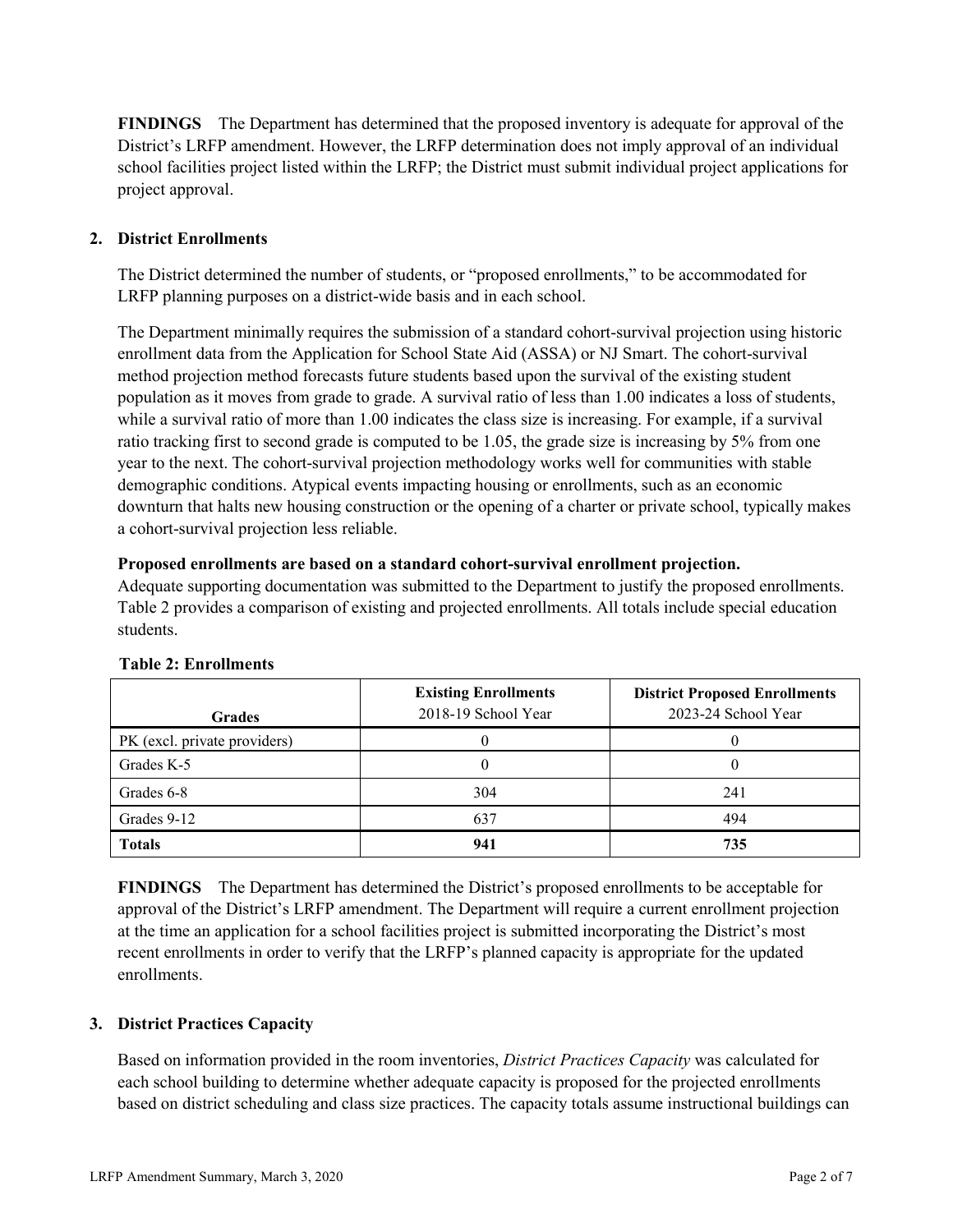be fully utilized regardless of school sending areas, transportation, and other operational issues. The calculations only consider district-owned buildings and long-term leases; short term leases and temporary buildings are excluded. A capacity utilization factor of 90% for classrooms serving grades K-8 and 85% for classrooms serving grades 9-12 is applied in accordance with the FES. No capacity utilization factor is applied to preschool classrooms.

In certain cases, districts may achieve adequate District Practices Capacity to accommodate enrollments but provide inadequate square feet per student in accordance with the FES, resulting in educational adequacy issues and "Unhoused Students." Unhoused students are considered in the "Functional Capacity" calculations used to determine potential State support for school facilities projects and are analyzed in Section 4.

Table 3 provides a summary of proposed enrollments and existing and proposed District-wide capacities. Detailed information can be found in the LRFP website reports titled *FES and District Practices Capacity Report, Existing Rooms Inventory Report, and Proposed Rooms Inventory Report.*

| <b>Grades</b>     | <b>Proposed</b><br><b>Enrollments</b> | <b>Existing</b><br><b>District</b><br><b>Practices</b><br>Capacity | <b>Existing</b><br>Deviation* | <b>Proposed</b><br><b>District</b><br><b>Practices</b><br>Capacity | <b>Proposed</b><br>Deviation* |
|-------------------|---------------------------------------|--------------------------------------------------------------------|-------------------------------|--------------------------------------------------------------------|-------------------------------|
| Elementary (PK-5) | $\theta$                              | 0.00                                                               | 0.00                          | 0.00                                                               | 0.00                          |
| Middle $(6-8)$    | 241                                   | 257.87                                                             | 16.87                         | 253.44                                                             | 12.44                         |
| High $(9-12)$     | 494                                   | 515.08                                                             | 21.08                         | 519.51                                                             | 25.51                         |
| <b>Totals</b>     | 735                                   | 772.95                                                             | 37.95                         | 772.95                                                             | 37.95                         |

**Table 3: District Practices Capacity Analysis**

*\* Positive numbers signify surplus capacity; negative numbers signify inadequate capacity. Negative values for District Practices capacity are acceptable for approval if proposed enrollments do not exceed 100% capacity utilization.*

Considerations:

- **Based on the proposed enrollments and existing room inventories, the District is projected to have** inadequate capacity for the following grade groups, assuming all school buildings can be fully utilized: n/a
- Adequate justification has been provided by the District if the proposed capacity for a school significantly deviates from the proposed enrollments. Generally, surplus capacity is acceptable for LRFP approval if additional capacity is not proposed through new construction.

**FINDINGS**The Department has determined that proposed District capacity, in accordance with the proposed enrollments, is adequate for approval of the District's LRFP amendment. The Department will require a current enrollment projection at the time an application for a school facilities project is submitted, incorporating the District's most recent Fall Enrollment Report, in order to verify that the LRFP's planned capacity meets the District's updated enrollments.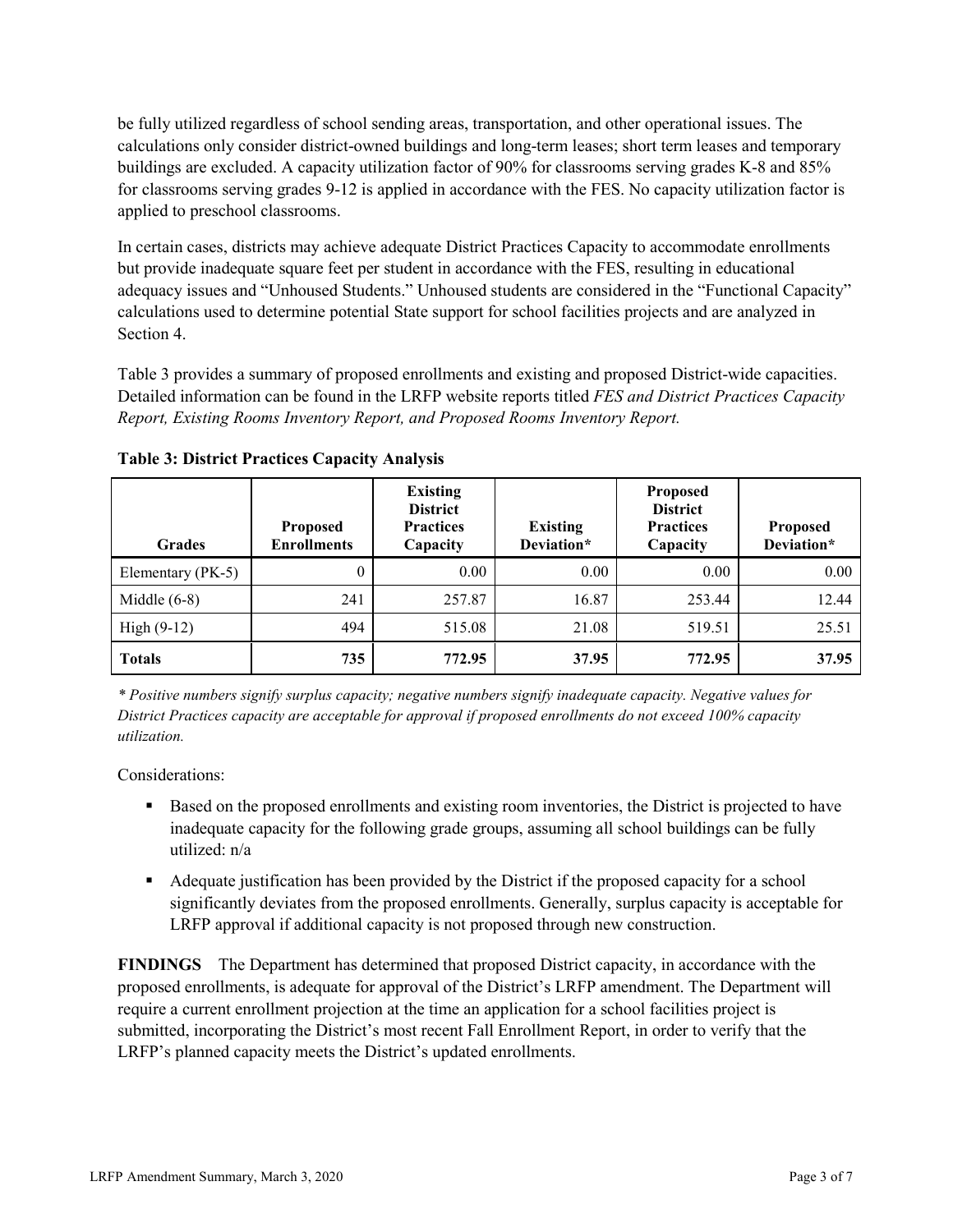### **4. New Construction Funding Eligibility**

*Functional Capacity* was calculated and compared to the proposed enrollments to provide a **preliminary estimate** of Unhoused Students and new construction funding eligibility. **Final determinations will be made at the time of project application approvals.**

*Functional Capacity* is the adjusted gross square footage of a school building *(total gross square feet minus excluded space)* divided by the minimum area allowance per full-time equivalent student for the grade level contained therein. *Unhoused Students* is the number of students projected to be enrolled in the District that exceeds the Functional Capacity of the District's schools pursuant to N.J.A.C. 6A:26-2.2(c). *Excluded Square Feet* includes (1) square footage exceeding the FES for any pre-kindergarten, kindergarten, general education, or self-contained special education classroom; (2) grossing factor square footage *(corridors, stairs, mechanical rooms, etc.)* that exceeds the FES allowance, and (3) square feet proposed to be demolished or discontinued from use. Excluded square feet may be revised during the review process for individual school facilities projects.

Table 4 provides a preliminary assessment of the Functional Capacity, Unhoused Students, and Estimated Maximum Approved Area for Unhoused Students for each FES grade group. The calculations exclude temporary facilities and short-term leased buildings. School buildings proposed for whole or partial demolition or reassignment to a non-school use are excluded from the calculations pending project application review. If a building is proposed to be reassigned to a different school, the square footage is applied to the proposed grades after reassignment. Buildings that are not assigned to a school are excluded from the calculations. In addition, only preschool students eligible for state funding (former ECPA students) are included. Detailed information concerning the calculations can be found in the *Functional Capacity and Unhoused Students Report* and the *Excluded Square Footage Report.*

|                                                | <b>PK/K-5</b> | $6 - 8$  | $9 - 12$ | <b>Total</b> |
|------------------------------------------------|---------------|----------|----------|--------------|
| PK Eligible Students/K-12 Proposed Enrollments | $\theta$      | 241      | 494      |              |
| FES Area Allowance (SF/student)                | 125.00        | 134.00   | 151.00   |              |
| <b>Prior to Completion of Proposed Work:</b>   |               |          |          |              |
| <b>Existing Gross Square Feet</b>              | $\Omega$      | 68,303   | 140,007  | 208,310      |
| Adjusted Gross Square Feet                     | $\theta$      | 67,788   | 138,950  | 206,738      |
| <b>Adjusted Functional Capacity</b>            | 0.00          | 466.13   | 955.47   |              |
| <b>Unhoused Students</b>                       | 0.00          | 0.00     | 0.00     |              |
| Est. Max. Area for Unhoused Students           | 0.00          | 0.00     | 0.00     |              |
| <b>After Completion of Proposed Work:</b>      |               |          |          |              |
| Gross Square Feet                              | $\theta$      | 68,303   | 140,007  | 208,310      |
| New Gross Square Feet                          | $\Omega$      | $\theta$ | $\theta$ | $\theta$     |
| Adjusted Gross Square Feet                     | $\Omega$      | 67,788   | 138,950  | 206,738      |
| Functional Capacity                            | 0.00          | 466.13   | 955.47   |              |
| Unhoused Students after Construction           | 0.00          | 0.00     | 0.00     |              |
| Est. Max. Area Remaining                       | 0.00          | 0.00     | 0.00     |              |

#### **Table 4: Estimated Maximum Approved Area for Unhoused Students**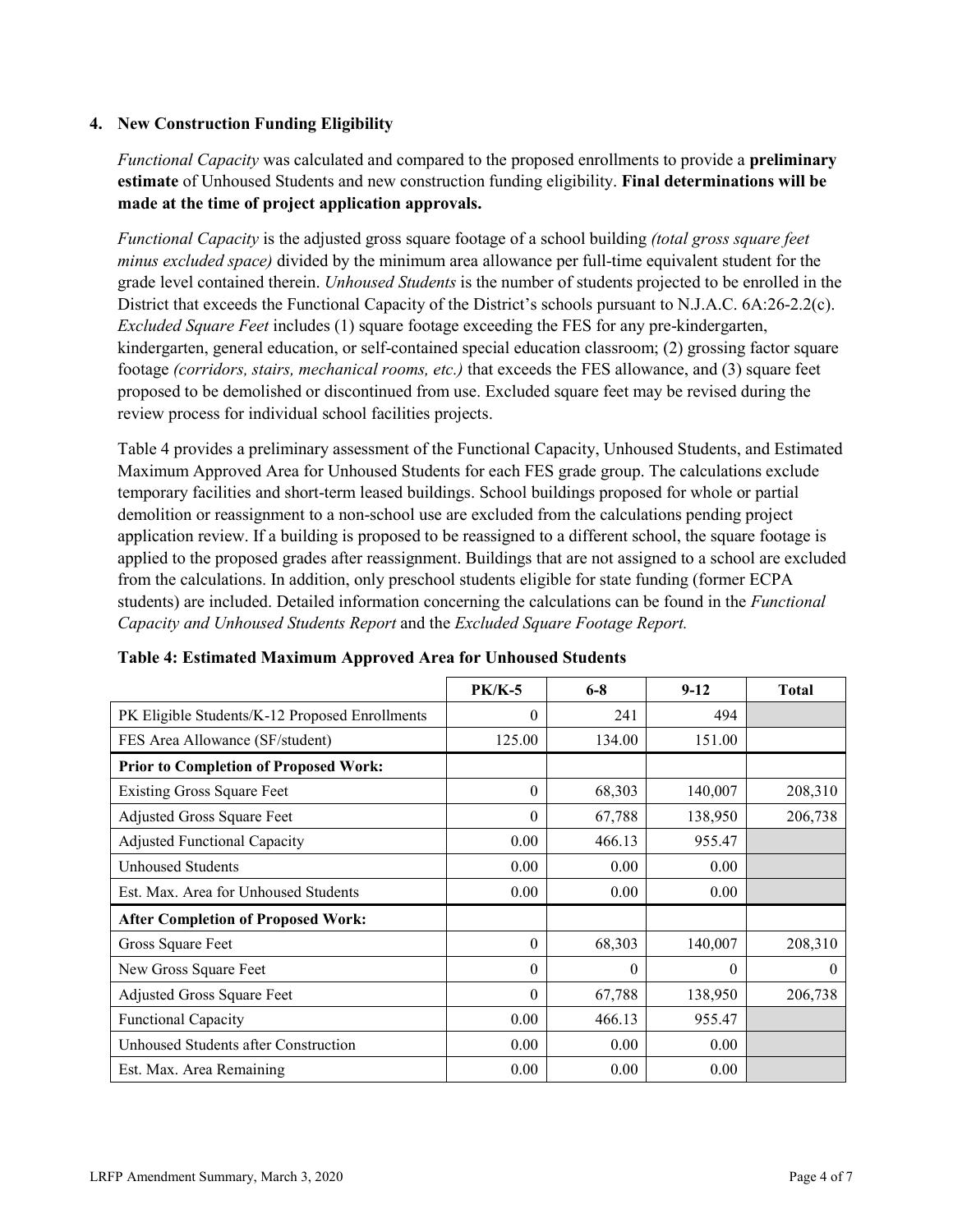Facilities used for non-instructional or non-educational purposes are ineligible for State support under the Act. However, projects for such facilities shall be reviewed by the Department to determine whether they are consistent with the District's LRFP and whether the facility, if it is to house students (full or part time) conforms to educational adequacy requirements. These projects shall conform to all applicable statutes and regulations.

Estimated costs represented in the LRFP by the District are for capital planning purposes only. The estimates are not intended to represent preliminary eligible costs or final eligible costs of approved school facilities projects.

Considerations:

- The District does not have approved projects pending completion, as noted in Section 1, that impact the Functional Capacity calculations.
- The Functional Capacity calculations *exclude* square feet proposed for demolition or discontinuation for the following FES grade groups and school buildings pending a feasibility study and project review: n/a.
- Based on the preliminary assessment, the District has Unhoused Students prior to the completion of proposed work for the following FES grade groups: n/a.
- New construction is proposed for the following FES grade groups:  $n/a$ .
- **Proposed new construction exceeds the estimated maximum area allowance for Unhoused** Students prior to the completion of the proposed work for the following grade groups: n/a.
- The District, based on the preliminary LRFP assessment, will not have Unhoused Students after completion of the proposed LRFP work. If the District is projected to have Unhoused Students, adequate justification has been provided to confirm educational adequacy in accordance with Section 6 of this determination.

**FINDINGS** Functional Capacity and Unhoused Students calculated in the LRFP are preliminary estimates. Preliminary Eligible Costs (PEC) and Final Eligible Costs (FEC) will be included in the review process for specific school facilities projects. A feasibility study undertaken by the District is required if building demolition or replacement is proposed per N.J.A.C. 6A:26-2.3(b)(10).

# **5. Proposed Work**

The District assessed program space, capacity, and physical plant deficiencies to determine corrective actions. Capital maintenance, or *"system actions,"* address physical plant deficiencies due to operational, building code, and /or life cycle issues. Inventory changes, or *"inventory actions,*" add, alter, or eliminate sites, site amenities, buildings, and/or rooms.

The Act (N.J.S.A. 18A:7G-7b) provides that all school facilities shall be deemed suitable for rehabilitation unless a pre-construction evaluation undertaken by the District demonstrates to the satisfaction of the Commissioner that the structure might pose a risk to the safety of the occupants even after rehabilitation or that rehabilitation is not cost-effective. Pursuant to N.J.A.C. 6A:26-2.3(b)(10), the Commissioner may identify school facilities for which new construction is proposed in lieu of rehabilitation for which it appears from the information presented that new construction is justified, provided, however, that for such school facilities so identified, the District must submit a feasibility study as part of the application for the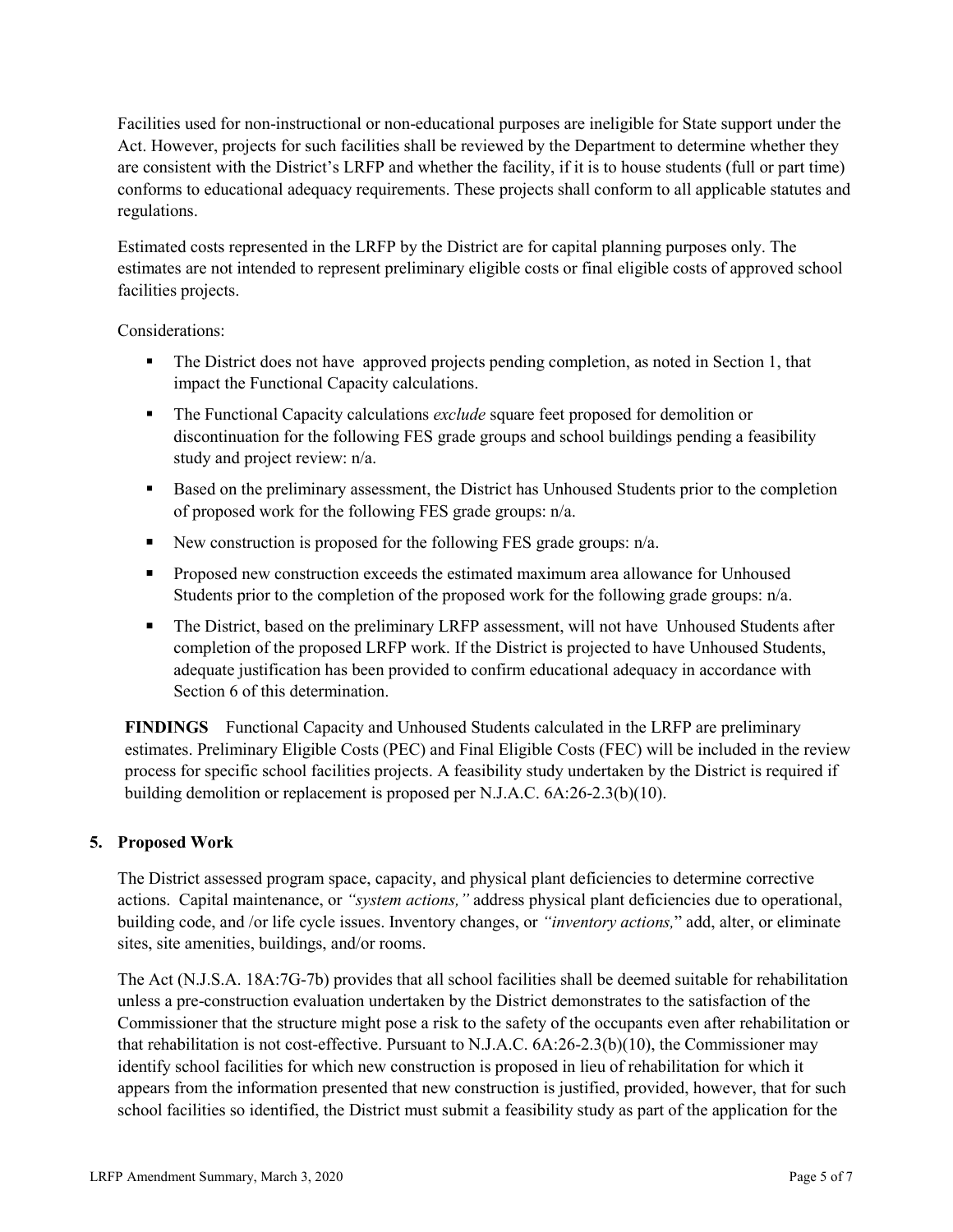specific school facilities project. The cost of each proposed building replacement is compared to the cost of additions or rehabilitation required to eliminate health and safety deficiencies and to achieve the District's programmatic model.

Table 5 lists the scope of work proposed for each school based on the building(s) serving their student population. Proposed inventory changes are described in the LRFP website reports titled *"School Asset Inventory Report and "Proposed Room Inventory Report."* Information concerning proposed systems work, or capital maintenance can be found in a supporting document submitted by the District.

With the completion of the proposed work, the following schools are proposed to be eliminated: n/a; the following schools are proposed to be added: n/a.

| <b>Proposed Scope of Work</b>                                                                  | <b>Applicable Schools</b>             |
|------------------------------------------------------------------------------------------------|---------------------------------------|
| Renovation only (no new construction)                                                          |                                       |
| System actions only (no inventory actions)                                                     | Kittatinny Regional High School (050) |
| Existing inventory actions only (no systems actions)                                           | n/a                                   |
| Systems and inventory changes                                                                  | n/a                                   |
| New construction                                                                               |                                       |
| Building addition only (no systems or existing inventory actions)                              | n/a                                   |
| Renovation and building addition (system, existing inventory,<br>and new construction actions) | n/a                                   |
| New building on existing site                                                                  | n/a                                   |
| New building on new or expanded site                                                           | n/a                                   |
| Site and building disposal (in addition to above scopes)                                       |                                       |
| Partial building demolition                                                                    | n/a                                   |
| Whole building demolition                                                                      | n/a                                   |
| Site and building disposal or discontinuation of use                                           | n/a                                   |

**Table 5. School Building Scope of Work**

**FINDINGS** The Department has determined that the proposed work is adequate for approval of the District's LRFP amendment. However, Department approval of proposed work in the LRFP does not imply the District may proceed with a school facilities project. The District must submit individual project applications with cost estimates for Department project approval. Both school facilities project approval and other capital project review require consistency with the District's approved LRFP.

#### **6. Proposed Room Inventories and the Facilities Efficiency Standards**

The District's proposed school buildings were evaluated to assess general educational adequacy in terms of compliance with the FES area allowance pursuant to N.J.A.C. 6A:26-2.2 and 2.3.

District schools proposed to provide less square feet per student than the FES after the completion of proposed work as indicated in Table 5 are as follows: n/a

**FINDINGS** The Department has determined that the District's proposed room inventories are adequate for LRFP approval. If school(s) are proposed to provide less square feet per student than the FES area allowance, the District has provided justification indicating that the educational adequacy of the facility